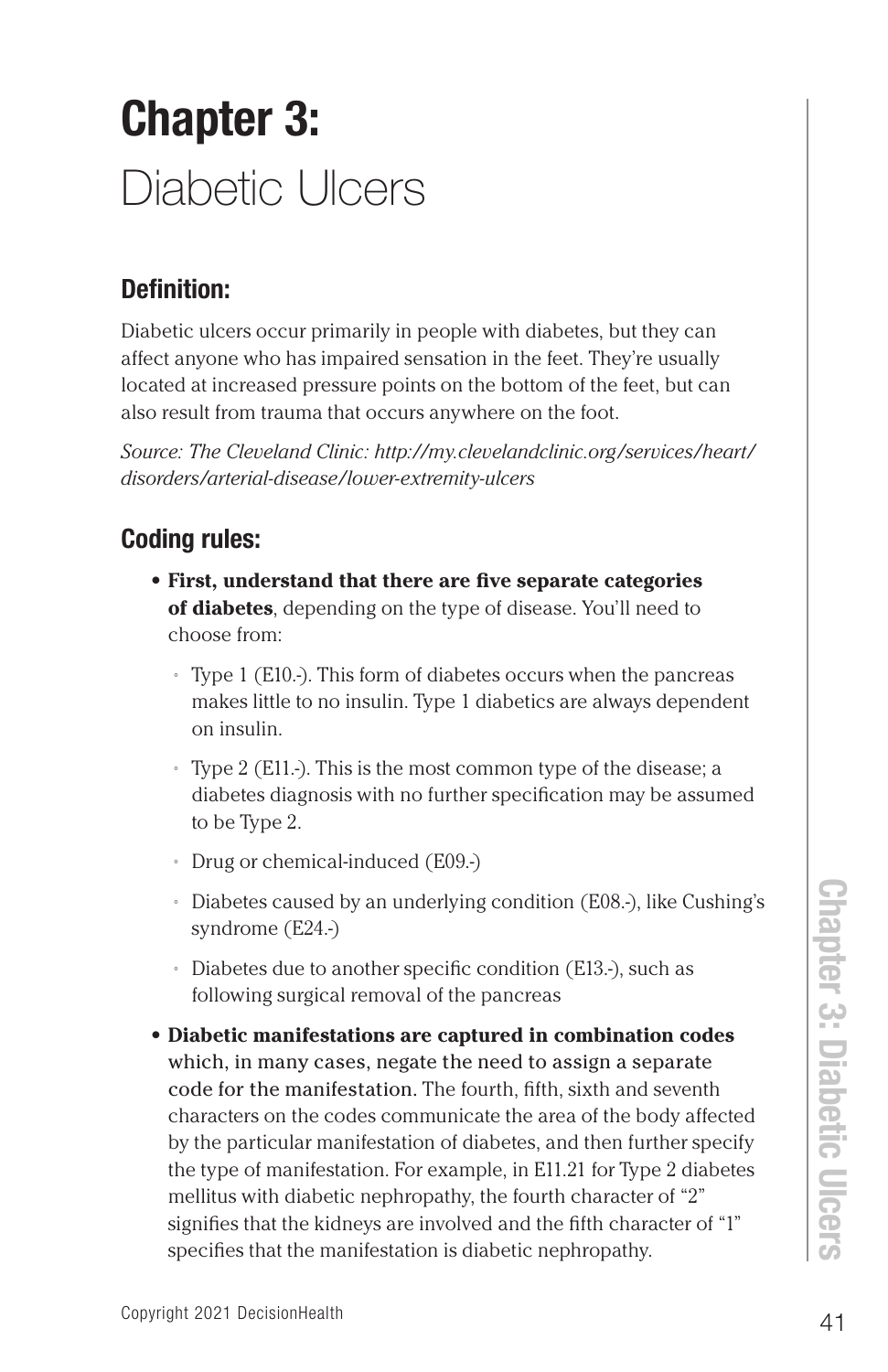- 
- **42 Co code and and coding and the distribution** in the distribution of  $\alpha$  is the distribution of  $\alpha$  is the distribution of  $\alpha$  is the dishedes has caused site moment of the dishedes has caused site momentum cont **• To code an ulcer confirmed to be diabetic in origin but with no other specifying information**, assign the proper diabetes code with a fourth character of "6," and a fifth character of "2," which signify that the diabetes has caused skin complications, and a seventh character of either "1" or "2" to indicate that the patient's diabetes has caused either a foot ulcer or an ulcer elsewhere on the body. For example, E11.621 corresponds to Type 2 diabetes mellitus with foot ulcer, while E11.622 captures Type 2 diabetes mellitus with other skin ulcer. Note that foot ulcers may be assumed to be connected diabetes, based on the "with" convention, but ulcers elsewhere on the body must be documented as linked to diabetes, according to Q4 2017 Coding Clinic guidance.

Then, you'll need an additional code from category L97.- (Nonpressure chronic ulcer of lower limb, not elsewhere classified) to denote the location and severity of the ulcer. For example, L97.213 correponds to Non-pressure chronic ulcer of right calf with necrosis of muscle.

**• Do not code a diabetic ulcer that is documented as healed,** but one documented as "healing" should be coded.

**Note:** If you're coding a diabetic ulcer that isn't on the patient's foot, the additional code for the ulcer's site and severity may be found in the L98.4 category (Non-pressure chronic ulcer of skin, not elsewhere classified). For example, L98.423 (Non-pressure chronic ulcer of back with necrosis of muscle).

- **• To code a diabetic ulcer that has a confirmed, more specific etiology**, follow the guidance below:
	- ° **Neuropathic ulcer in a diabetic patient:** First assign the code for the diabetic ulcer, with a fourth character of '6' (such as E11.621), followed by a code from L97.- for the site and severity of the wound, then capture the diabetic neuropathy with a diabetes code with a fourth character of '4' (such as E11.40).
		- For example, for a patient with type 1 diabetes who has a neuropathic ulcer on his left heel that's caused penetrated fatty tissue, the correct coding would be E10.621 (Type 1 diabetes mellitus with foot ulcer), L97.422 (Non-pressure chronic ulcer of left heel and midfoot with fat layer exposed), E10.40 (Type 1 diabetes mellitus with diabetic neuropathy, unspecified).